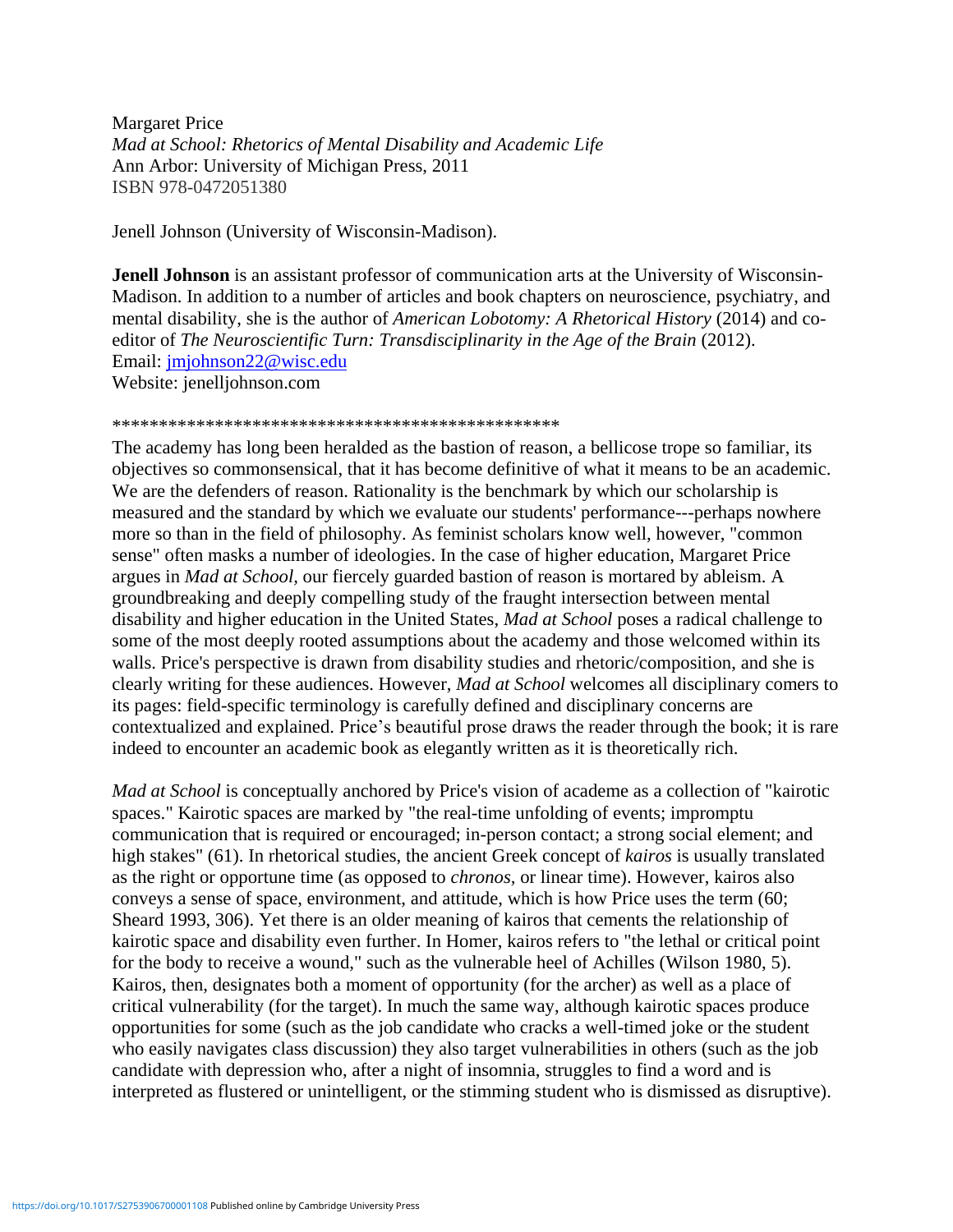Kairotic spaces may be "where knowledge is produced" but they are also, Price argues, citing Foucault, where "power is exchanged" (60).

After the introduction and chapter 1, which situate *Mad at School* firmly within the disability studies and rhetoric/composition literature, the book hits its stride with chapter 2, "Ways to Move," a deft analysis of how mental disability intersects with the kairotic space of the classroom and its policies. Chapter 2 calls into question the unstated assumption of what it means to be "present" in the classroom, literally and figuratively. How many of our classroom policies assume typical body-minds? And how many students with mental disabilities---students on the autism spectrum, say, or those experiencing intense emotional states like depression, anxiety, or mania---are disabled by the very design of our courses? Inspired by universal design principles, Price closes this chapter with concrete suggestions about how to make our classrooms more accessible for all students; but sensitive to the many contingencies of teaching, she offers "a tasting menu rather than a course-by-course meal" (90). Some of the recommendations are surprisingly easy to implement, such as expanding syllabus statements of accommodation to emphasize the varieties of learning differences or reviewing our policies on participation. I was so thoroughly persuaded by Price's argument in this chapter that I have since significantly revised my syllabic language with regard to participation, particularly words like "attention" with regard to students' engagement during class time.

Chapter 3, "The Essential Functions of the Position" continues the argument of chapter 2. Turning its attention to the structural challenges facing mentally disabled faculty, this chapter examines how the requirements for academic success and promotion, chiefly collegiality and productivity, also operate to exclude faculty (and would-be faculty) by design. Taking us from the kairotic spaces of the job interview to fluorescently lit, noisy conference rooms, chapter 3 shows how many of the stated (and, perhaps more important, the unstated) requirements for academic life are modeled on a neurotypical mind and abled body. "What might universal design come to mean in professional kairotic space?" Price wonders (105), answering her question at the end of the chapter with a number of recommendations, which, like those in chapter 2, are offered in a "spirit of pragmatic hopefulness" (119) rather than as a one-size-fits-all prescription. The suggestions are as much individual and attitudinal as structural. I was struck, for example, by the profound respect demonstrated by the simple question *What do you need?* which Price suggests as part of a "micropractice of accessibility" equally applicable to students and faculty (134).

The stakes of the accessibility chapter 3 calls for are illustrated in chapter 6, which uses interviews with three independent scholars to provide a view from the other side of the bastion's walls. I mention this chapter here because although it serves as an excellent capstone to the book, it also powerfully illustrates the implications of chapter 3. Independent scholars are often imagined to have chosen a life outside of the academy. "However," Price points out, "given the inaccessibility of teaching (and speaking, and writing) spaces available in academe, it becomes evident that avoidance of these spaces may be a survival strategy rather than a true choice" (228), an argument that also adds a new layer to the timely, pressing issue of contingent labor in higher education. To foster inclusivity (not to mention encouraging fresh perspectives), Price proposes that we rethink scholarship from both inside and outside the academy as *inter*dependent scholarship, echoing calls from other fields (for example, Nicolescu 2002; Hayles 2012) to